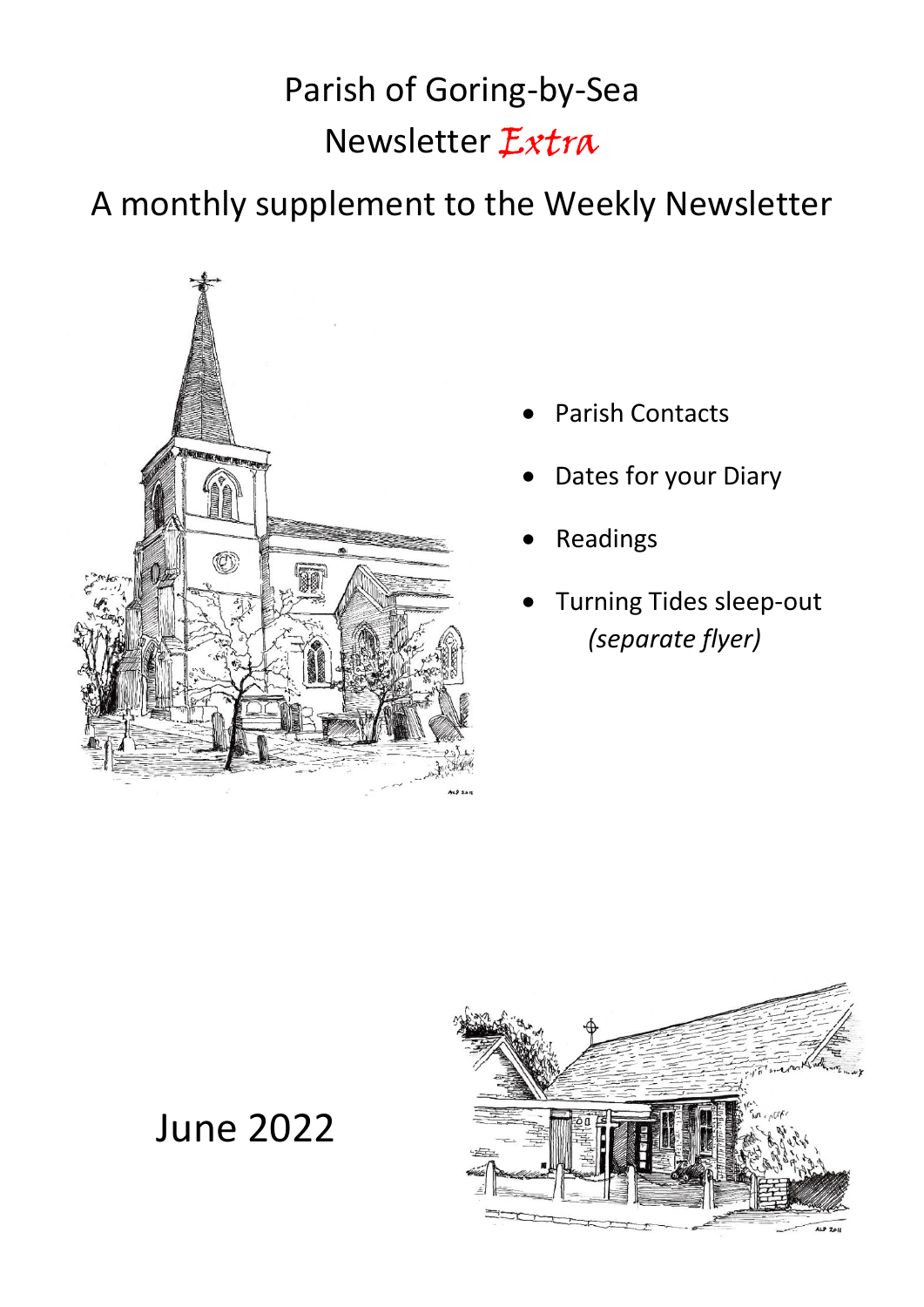| <b>Parish Contacts</b>                   |                                                                                                      |                                          |                  |
|------------------------------------------|------------------------------------------------------------------------------------------------------|------------------------------------------|------------------|
| <b>The Parish Office</b>                 | <b>St Mary's Church</b><br>Hall, 16 Ilex Way<br>Goring-by-Sea,<br><b>Worthing</b><br><b>BN12 4UZ</b> | office@goringbyseaparish.org             | 01903 709163     |
| <b>Vicar</b>                             | Fr Keith Littlejohn                                                                                  | frkeith33@gmail.com                      | 01903 520717     |
| Curate                                   | Fr. Neill Stannard                                                                                   | rev.stannard@gmail.com                   | 07368 987103     |
| <b>Licensed Lay Minister</b><br>(Reader) | Keith Lelliott                                                                                       | keithlelliott@yahoo.co.uk                | 01903 504384     |
| <b>Churchwardens</b>                     | <b>Gill Keevill</b>                                                                                  | gilliankeevill@me.com                    | 07715 120841     |
|                                          | Janice Lelliott                                                                                      | janlelliott@yahoo.co.uk                  | 01903 504384     |
| <b>St Mary's Church</b>                  | Ilex Way, Goring by Sea, Worthing, BN12 4UZ                                                          |                                          |                  |
| Organist                                 | George Ford                                                                                          | box of whistles@hotmail.co.uk            | 07586 364592     |
| <b>Music Group Leader</b>                |                                                                                                      |                                          |                  |
| St Mary's Bellringers                    | <b>Graham Hills</b>                                                                                  | goringbellringers@gmail.com              | 01903 266980     |
| <b>Smarties</b>                          | <b>Karen King</b>                                                                                    | kaz.king@ntlworld.com                    | 07912 693549     |
| <b>St Laurence's Church</b>              | Sea Place, Goring-by-Sea, Worthing BN12 4BY                                                          |                                          |                  |
| Music Group leader                       | <b>Russell Marlow</b>                                                                                | russellmarlow@btinternet.com             | 01903 249685     |
| <b>St Mary's and St</b>                  | Jennie Boffee                                                                                        | jboffee@gmail.com                        | 07889 983548     |
| <b>Laurence's Hall lettings</b>          |                                                                                                      | or Parish Office                         | or Parish Office |
|                                          |                                                                                                      | office@goringbyseaparish.org             | 01903 709163     |
| <b>Other Church Officers</b>             |                                                                                                      |                                          |                  |
| Safeguarding                             | Fr Keith                                                                                             | frkeith33@gmail.com<br>01903 520717      |                  |
| <b>PCC Treasurer</b>                     | John Stovell                                                                                         | jandsstovell@gmail.com<br>01903 535289   |                  |
| <b>Parish Giving Officer</b>             | lan Hill                                                                                             | irh.thekyles@outlook.com<br>07711 696641 |                  |
| <b>PCC Secretary</b>                     | Ginny Ward                                                                                           | ginnyandrayward@gmail.com                | 07815 903064     |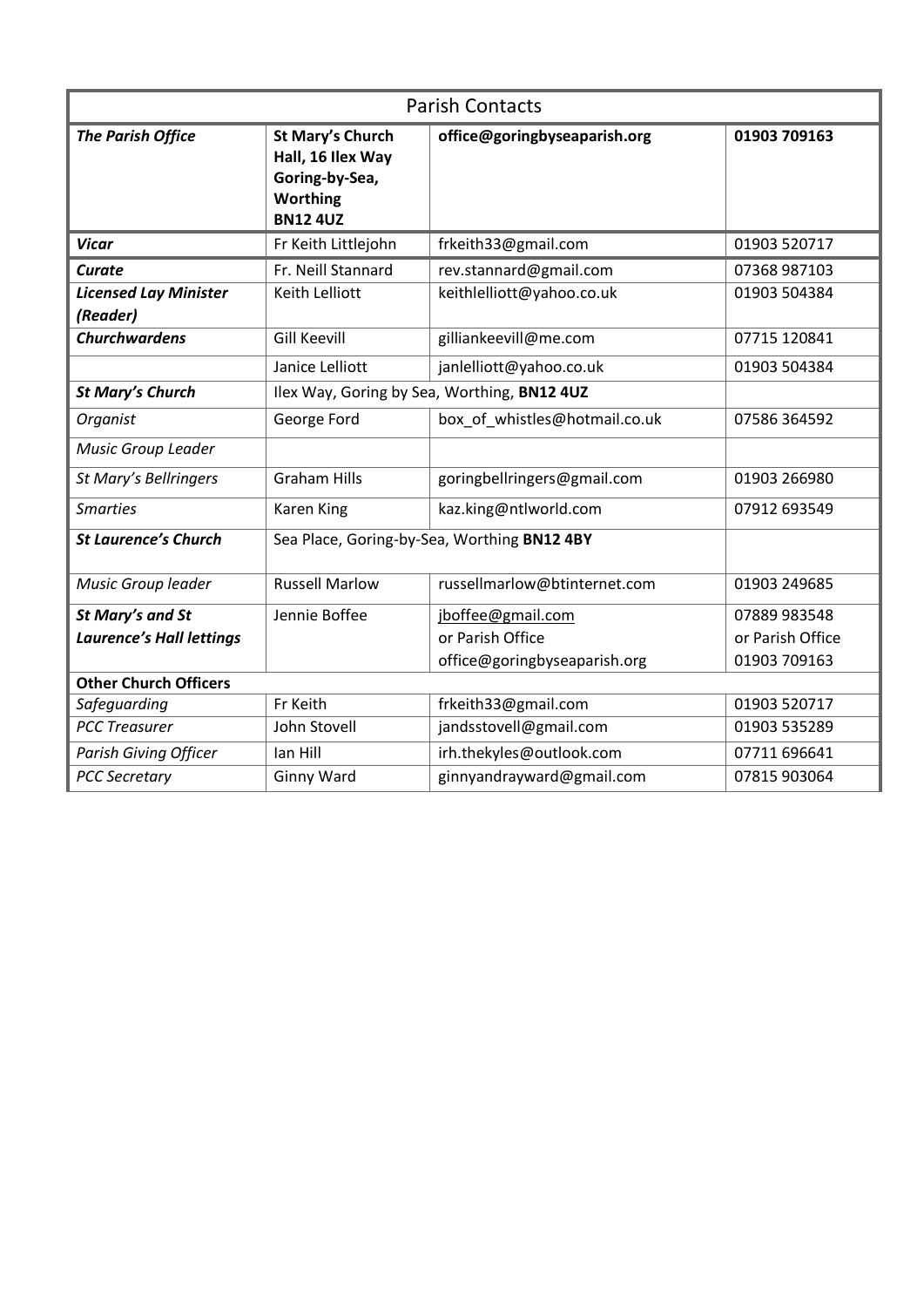# **The Parish of Goring-by-Sea: Dates for your Diary**

Services, Meetings, Events

#### **JUNE 2022**

| Wed 1 <sup>st</sup>                                    | 2.30pm                                                                                                                                                                                      | Royal Teddy Bears' Picnic                                                | St Mary's Hall and<br>Gardens |
|--------------------------------------------------------|---------------------------------------------------------------------------------------------------------------------------------------------------------------------------------------------|--------------------------------------------------------------------------|-------------------------------|
| Thurs 2 <sup>nd</sup>                                  | 10am-4pm<br>10am-4pm                                                                                                                                                                        | Flower and Quilt Show with live music<br>Refreshments available          | St Mary's<br>St Mary's Hall   |
|                                                        | 10.00am                                                                                                                                                                                     | Said Eucharist (CW)                                                      | St Laurence's                 |
| Fri 3rd                                                | 10am-4pm                                                                                                                                                                                    | 10am-4pm Flower and Quilt Show with live music<br>Refreshments available | St Mary's<br>St Mary's Hall   |
| Sat 4 <sup>th</sup>                                    | 10am-4pm                                                                                                                                                                                    | 10am-4pm Flower and Quilt Show with live music<br>Refreshments available | St Mary's<br>St Mary's Hall   |
| <b>PENTECOST</b><br>Sun 5 <sup>th</sup>                | 8.00am                                                                                                                                                                                      | Said Eucharist (BCP)                                                     | St Mary's                     |
|                                                        | 10.00am                                                                                                                                                                                     | All Age Worship with Holy Communion                                      | <b>Molson Garden</b>          |
|                                                        | noon-4pm                                                                                                                                                                                    | <b>Flower and Quilt Show</b>                                             | St Mary's                     |
|                                                        | 6.00pm                                                                                                                                                                                      | Songs of Praise                                                          | St Mary's                     |
| Mon 6 <sup>th</sup>                                    | 7.00pm                                                                                                                                                                                      | <b>Worship Committee</b>                                                 | Feibusch Room                 |
| Tues $7th$                                             | 10.00am                                                                                                                                                                                     | Said Eucharist (BCP)                                                     | St Mary's                     |
| Wed 8 <sup>th</sup>                                    | <b>Smarties</b><br>9.15am<br>St Mary's Hall<br>Weekly term-time session for children from birth to 4 years (pre-school)<br>Craft activity, live music, toys, refreshments, £1.50 per family |                                                                          |                               |
| Thurs 9 <sup>th</sup>                                  | 10.00am                                                                                                                                                                                     | Said Eucharist (CW)                                                      | St Laurence's                 |
| <b>BARNABAS THE APOSTLE</b><br>Sat 11 <sup>th</sup>    | 2.00pm                                                                                                                                                                                      | <b>Games Afternoon</b>                                                   | St Laurence's Hall            |
| <b>TRINITY SUNDAY</b>                                  |                                                                                                                                                                                             |                                                                          |                               |
| Sun 12 <sup>th</sup>                                   | 8.00am                                                                                                                                                                                      | Said Eucharist (BCP)                                                     | St Mary's                     |
|                                                        | 10.00am                                                                                                                                                                                     | Sung Eucharist (CW)                                                      | St Mary's                     |
|                                                        | 6.00pm                                                                                                                                                                                      | Second@Six                                                               | St Mary's                     |
| Mon 13th                                               | 7.00pm                                                                                                                                                                                      | <b>Outreach Committee</b>                                                | Feibusch Room                 |
| Tues 14th                                              | 10.00am                                                                                                                                                                                     | Said Eucharist (BCP)                                                     | St Mary's                     |
|                                                        | 2.30pm                                                                                                                                                                                      | <b>Pastoral Team</b>                                                     | venue tbc                     |
| Wed 15 <sup>th</sup>                                   | 9.15am                                                                                                                                                                                      | <b>Smarties</b>                                                          | St Mary's. Hall               |
| <b>RICHARD OF CHICHESTER</b><br>Thurs 16 <sup>th</sup> | 10.00am                                                                                                                                                                                     | Said Eucharist (CW)                                                      | St Laurence's                 |
| <b>CORPUS CHRISTI</b><br>Thurs 16 <sup>th</sup>        | 3.00pm<br>7.45pm                                                                                                                                                                            | Church cleaning<br>Sung Eucharist (CW)                                   | St Mary's<br>St Mary's        |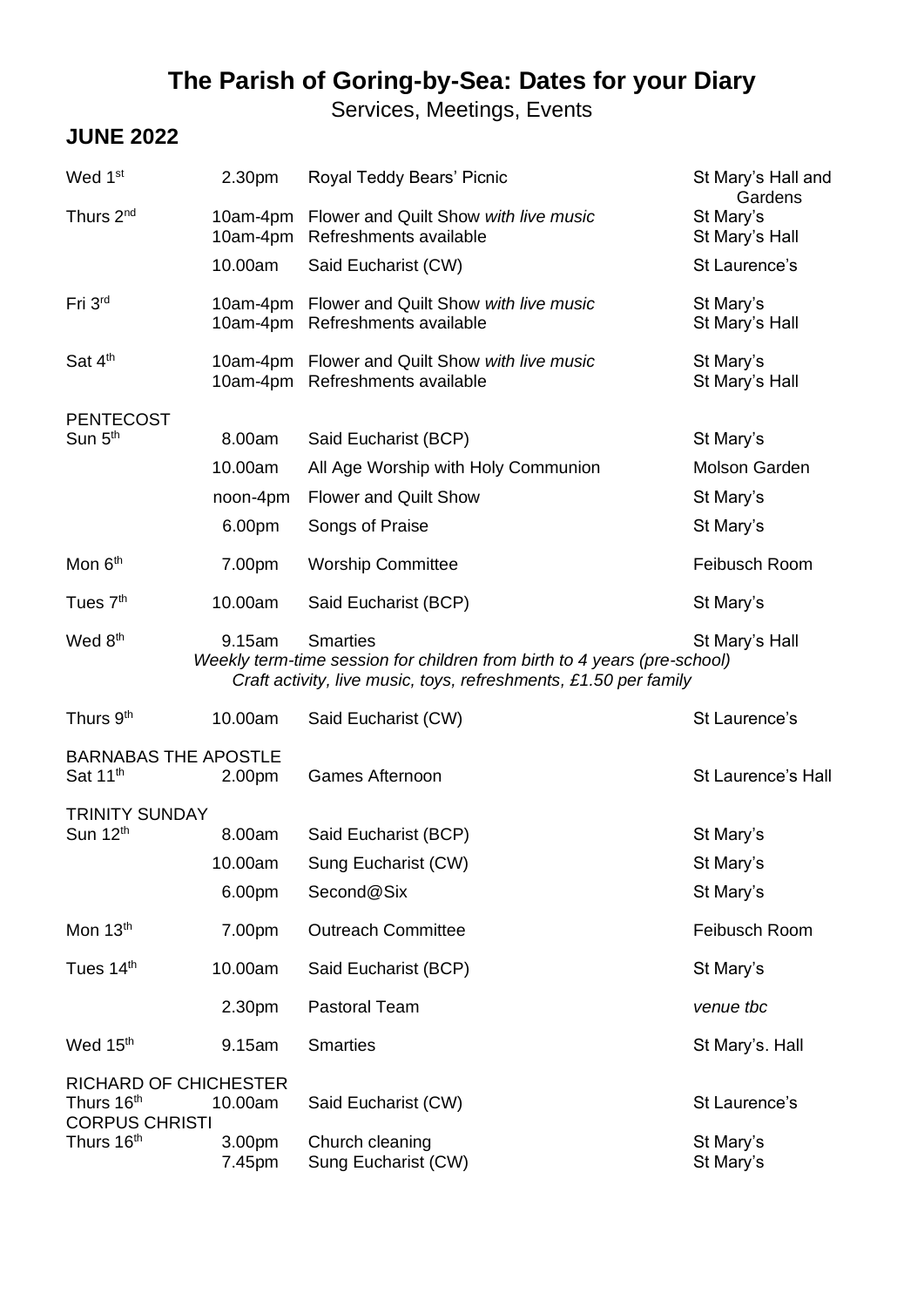| Sat 18th               | dawn                        | 12.00-4pm Turning Tides 'open afternoon'<br>6.30pm - Turning Tides fundraising sleep out<br>see separate flyer for further information | <b>Worthing Football Club</b><br><b>Worthing Football Club</b> |  |
|------------------------|-----------------------------|----------------------------------------------------------------------------------------------------------------------------------------|----------------------------------------------------------------|--|
|                        | FIRST SUNDAY AFTER TRINITY  |                                                                                                                                        |                                                                |  |
| Sun 19th               | 8.00am                      | Said Eucharist (BCP)                                                                                                                   | St Mary's                                                      |  |
|                        | 10.00am                     | All Age Eucharist (CW) with Baptism                                                                                                    | St Mary's and via<br>Facebook                                  |  |
|                        | 4.00pm                      | Feast@4                                                                                                                                | St Mary's                                                      |  |
| Mon 20 <sup>th</sup>   | 7.00pm                      | <b>Nurture Committee</b>                                                                                                               | Feibusch Room                                                  |  |
| Tues 21 <sup>st</sup>  | 10.00am                     | Said Eucharist (BCP)                                                                                                                   | St Mary's                                                      |  |
| Wed 22 <sup>nd</sup>   |                             | St Mary's closed for music exams                                                                                                       |                                                                |  |
|                        | 9.15am                      | <b>Smarties</b>                                                                                                                        | St Mary's Hall                                                 |  |
| Thurs 23rd             | 10.00am                     | Said Eucharist (CW)                                                                                                                    | St Laurence's                                                  |  |
|                        | SECOND SUNDAY AFTER TRINITY |                                                                                                                                        |                                                                |  |
| Sun 26 <sup>th</sup>   | 8.00am                      | Said Eucharist (BCP)                                                                                                                   | St Mary's                                                      |  |
|                        | 10:00am                     | Sung Eucharist (CW)                                                                                                                    | St Mary's                                                      |  |
|                        | 11.00am                     | Sung Eucharist (CW)                                                                                                                    | St Laurence's                                                  |  |
|                        | 12.30pm                     | <b>Baptism</b>                                                                                                                         | St Mary's                                                      |  |
|                        | 6.00pm                      | Evensong                                                                                                                               | St Mary's                                                      |  |
| Tues 28 <sup>th</sup>  | 10.00am                     | Said Eucharist (BCP)                                                                                                                   | St Mary's                                                      |  |
|                        | PETER AND PAUL, APOSTLES    |                                                                                                                                        |                                                                |  |
| Wed 29th               | 9.15am                      | <b>Smarties</b>                                                                                                                        | St Mary's Hall                                                 |  |
|                        | 4.30pm                      | <b>Baptism</b>                                                                                                                         | St Mary's                                                      |  |
| Thurs 30 <sup>th</sup> | 10.00am                     | Said Eucharist (CW)                                                                                                                    | St Laurence's                                                  |  |

Parish Office: [office@goringbyseaparish.org](mailto:office@goringbyseaparish.org) or 01903 709163

\*Facebook link for the parish: <https://www.facebook.com/StMaryAndStLaurenceGoringBySea>

\*\*Links for any meetings held via Zoom are circulated separately to those involved